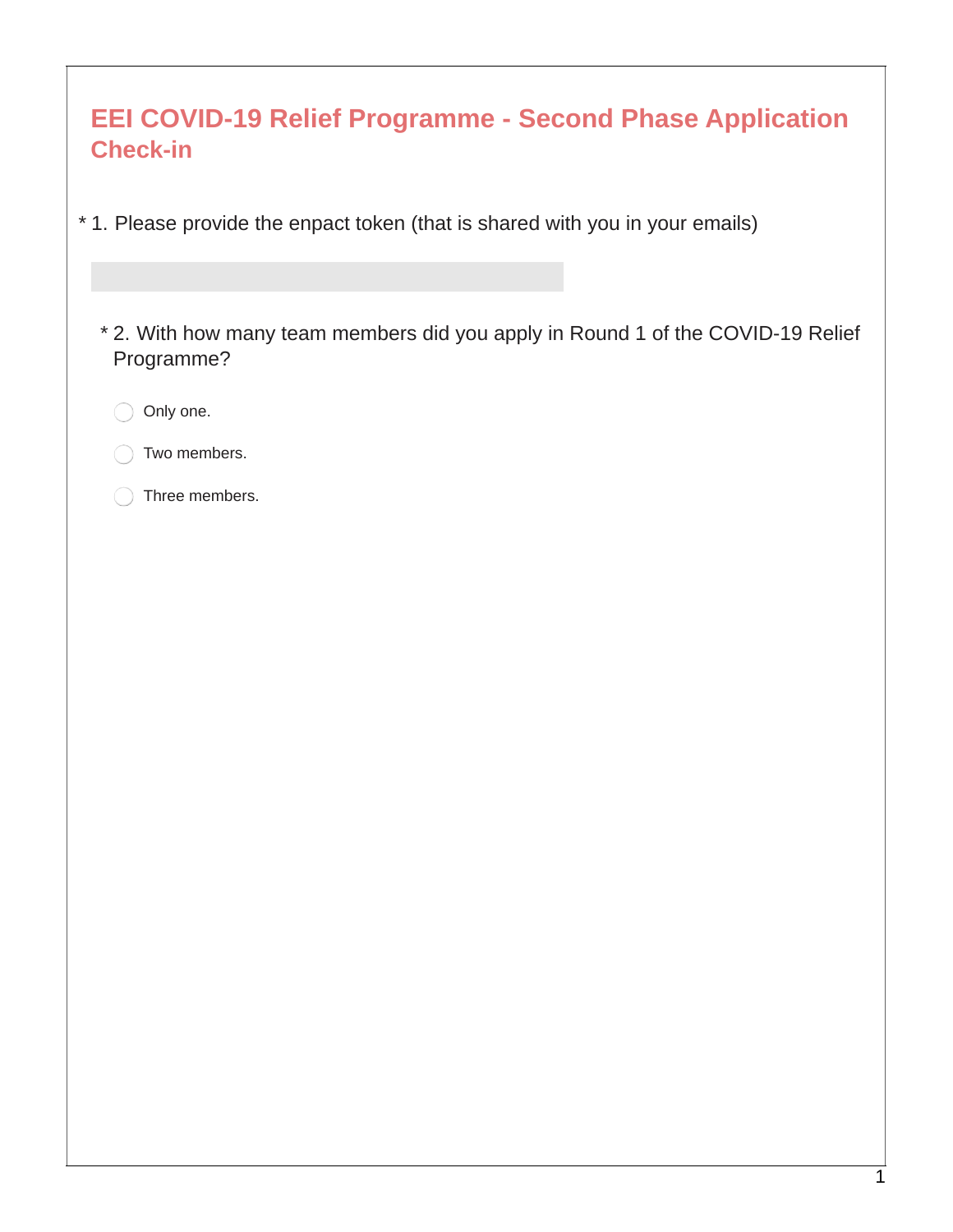| <b>EEI COVID-19 Relief Programme - Second Phase Application</b><br><b>Team Lead</b>                                                                                                                                                                                    |  |
|------------------------------------------------------------------------------------------------------------------------------------------------------------------------------------------------------------------------------------------------------------------------|--|
| * 3. Team Lead First Name                                                                                                                                                                                                                                              |  |
| * 4. Team Lead Family Name                                                                                                                                                                                                                                             |  |
| *5. Upload ID or Passport (for the team lead)<br>name document in the following format: "ID_Family name_first name_businessname" pdf format, please keep the file name in<br>English.                                                                                  |  |
| No file<br><b>Choose File</b><br><b>Choose File</b><br>chosen                                                                                                                                                                                                          |  |
| * 6. Upload CV/Resume (for the team lead)<br>name document in the following format: Resume_Family name_first name_businessname pdf format, max 2 pages, please keep<br>the file name in English.                                                                       |  |
| No file<br><b>Choose File</b><br><b>Choose File</b><br>chosen                                                                                                                                                                                                          |  |
| * 7. Please share a motivation video<br>max 1 min by the team lead, please upload the video on Vimeo and provide the link here, Tip: free account Vimeo basic, set the<br>viewing options to 'anyone can see this video', videos longer than 1 min will be disregarded |  |
|                                                                                                                                                                                                                                                                        |  |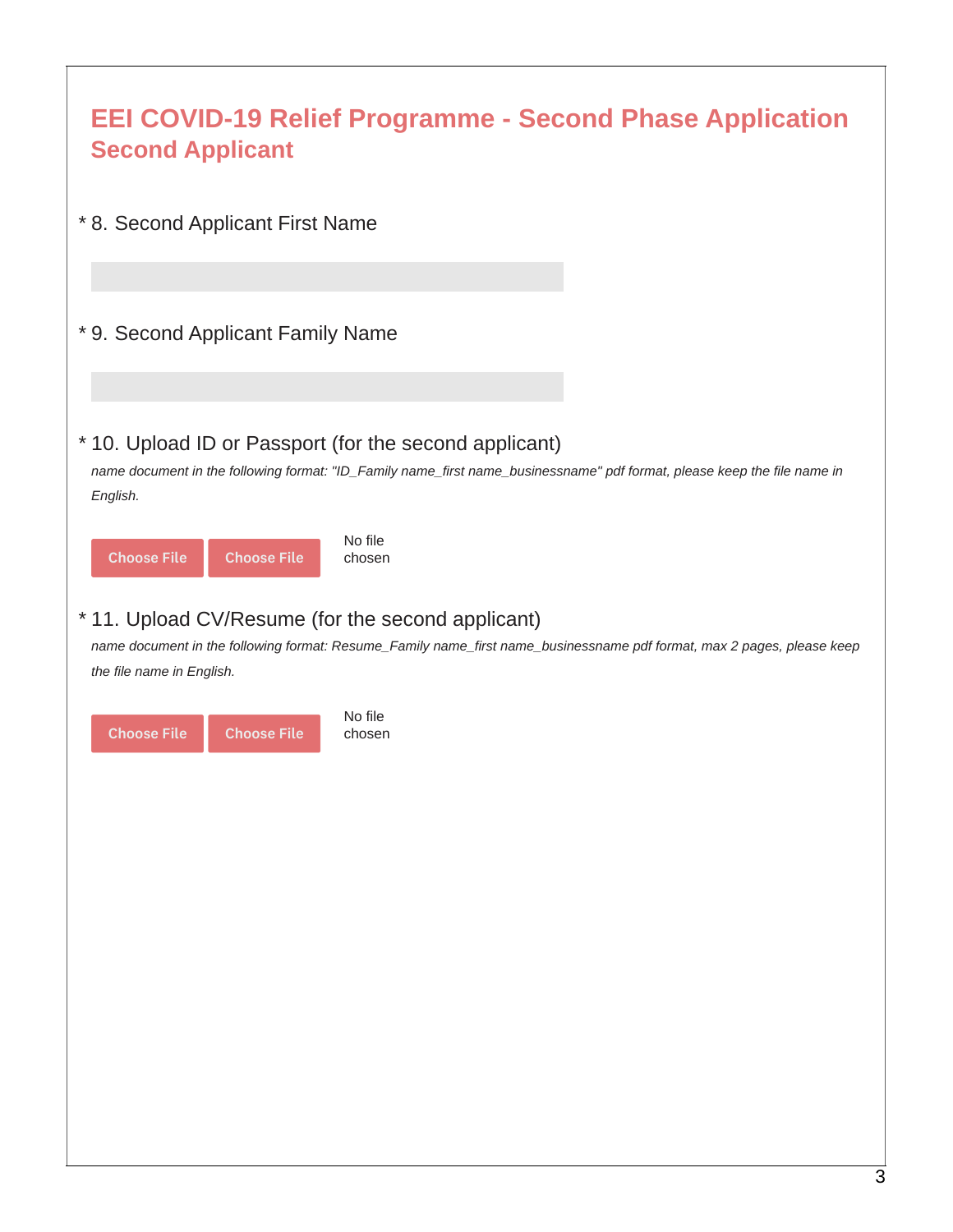| <b>EEI COVID-19 Relief Programme - Second Phase Application</b><br><b>Third Applicant</b>                                                                                                              |
|--------------------------------------------------------------------------------------------------------------------------------------------------------------------------------------------------------|
| * 12. Third Applicant First Name                                                                                                                                                                       |
| * 13. Third Applicant Family Name                                                                                                                                                                      |
| * 14. Upload ID or Passport (for the third applicant)<br>name document in the following format: "ID_Family name_first name_businessname" pdf format, please keep the file name in<br>English.          |
| No file<br><b>Choose File</b><br><b>Choose File</b><br>chosen                                                                                                                                          |
| *15. Upload CV/Resume (for the third applicant)<br>name document in the following format: Resume_Family name_first name_businessname pdf format, max 2 pages, please keep<br>the file name in English. |
| No file<br><b>Choose File</b><br><b>Choose File</b><br>chosen                                                                                                                                          |
|                                                                                                                                                                                                        |
|                                                                                                                                                                                                        |
|                                                                                                                                                                                                        |
|                                                                                                                                                                                                        |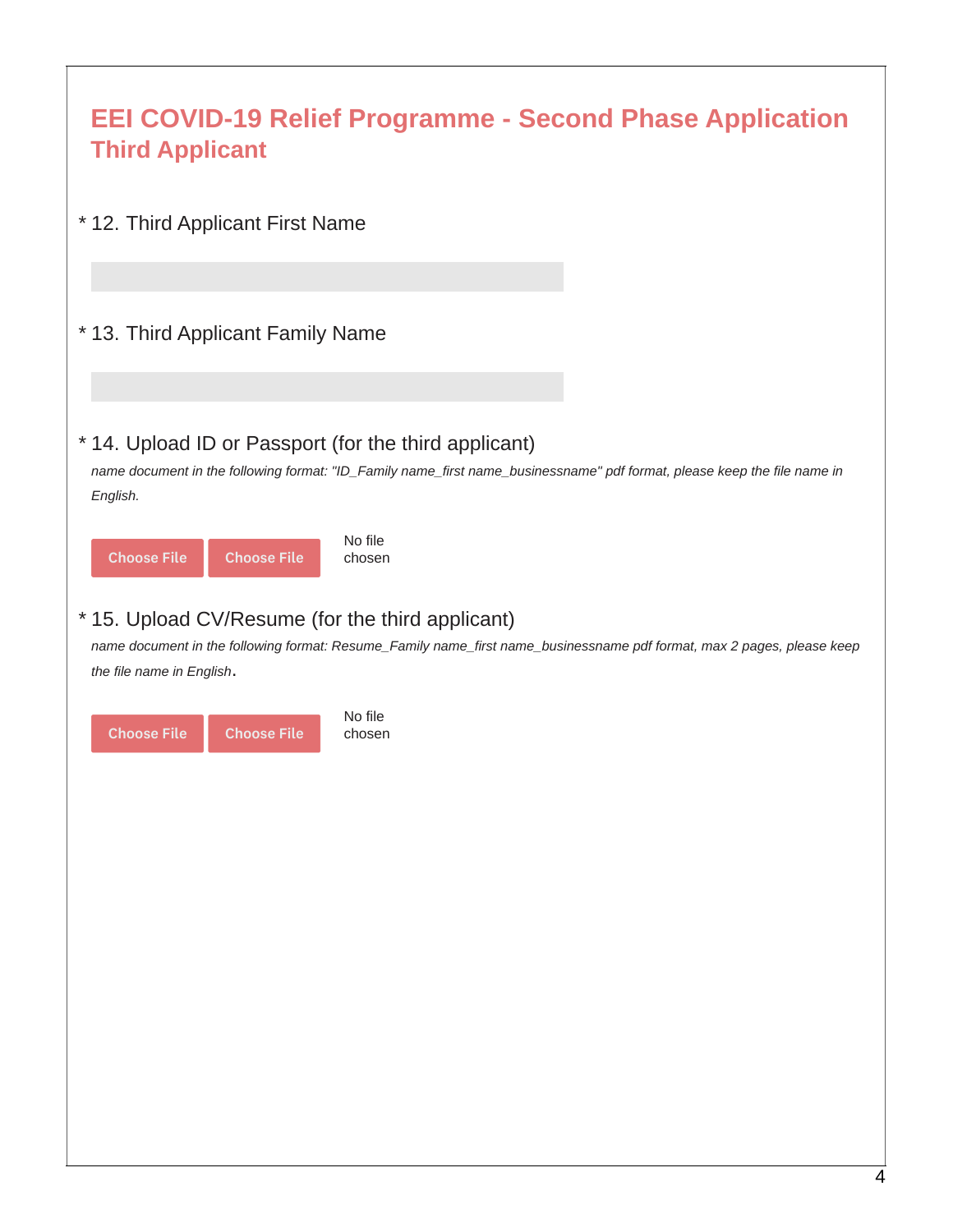| <b>EEI COVID-19 Relief Programme - Second Phase Application</b><br><b>Business</b>                                                                                                                       |
|----------------------------------------------------------------------------------------------------------------------------------------------------------------------------------------------------------|
| *16. What is the problem your business is addressing?<br>(max 1 sentence, 50 characters)                                                                                                                 |
|                                                                                                                                                                                                          |
| *17. What is the solution to the problem your business is offering?<br>(max 1 sentence, 50 characters)                                                                                                   |
|                                                                                                                                                                                                          |
| *18. Please elaborate on the innovation or tech component of your business<br>(e.g. what innovative solution did your business develop, what technology does your business leverage, max 100 characters) |
|                                                                                                                                                                                                          |
| *19. What is the competitive advantage of your business / what is your special sauce?<br>(max 200 characters)                                                                                            |
|                                                                                                                                                                                                          |
| * 20. Who are your key competitors in the market and why?<br>(please add the name and website reference, max 500 characters)                                                                             |
|                                                                                                                                                                                                          |
| * 21. Does your business have a focus on sustainability or social impact? If no please<br>write no, if yes please elaborate<br>(max 150 characters)                                                      |
|                                                                                                                                                                                                          |
|                                                                                                                                                                                                          |
|                                                                                                                                                                                                          |
|                                                                                                                                                                                                          |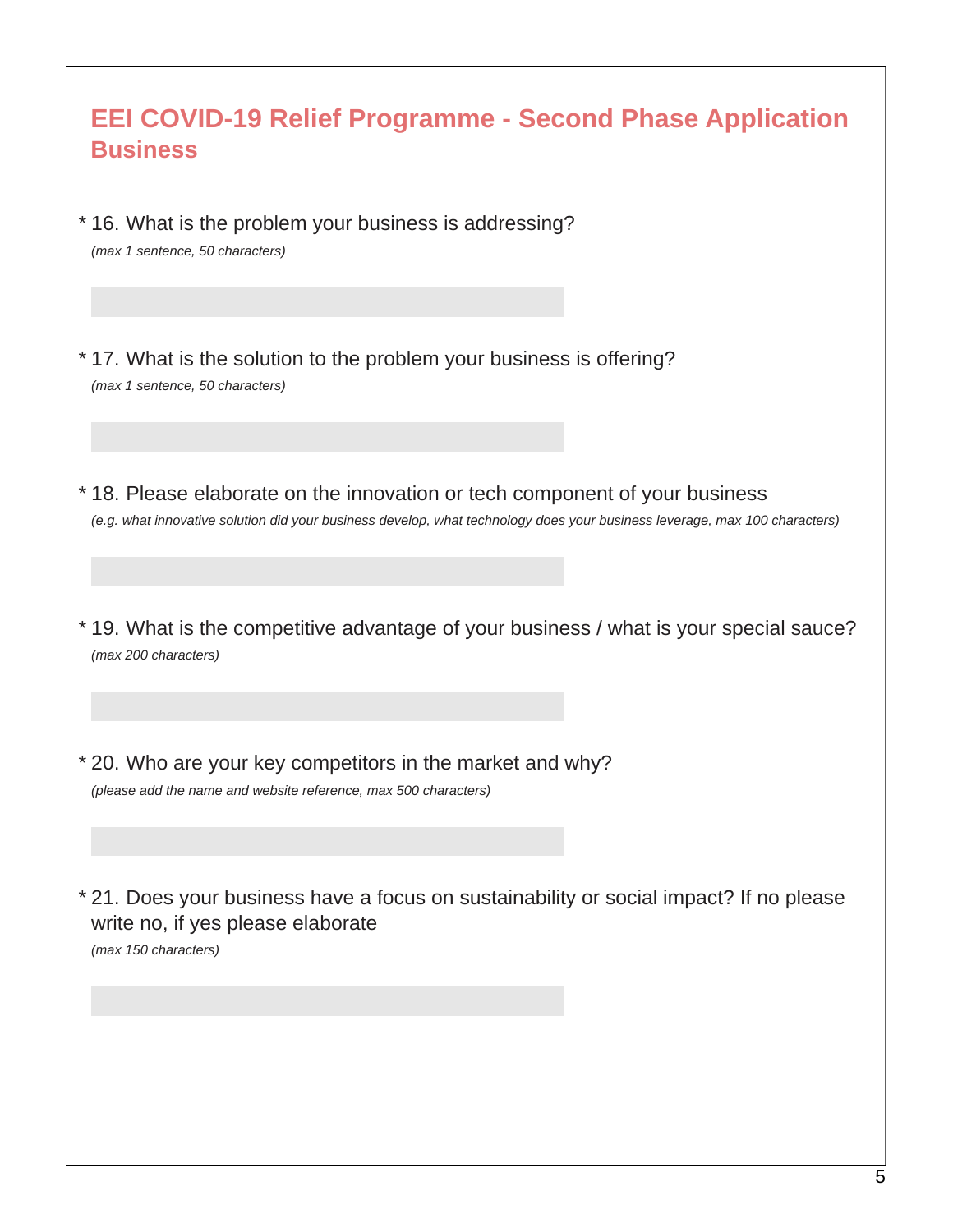| * 22. How is your business adapting to adjust to the COVID-19 situation / what steps<br>are you taking?                                                                                                               |  |
|-----------------------------------------------------------------------------------------------------------------------------------------------------------------------------------------------------------------------|--|
| (max 250 characters)                                                                                                                                                                                                  |  |
|                                                                                                                                                                                                                       |  |
| * 23. Please describe your motivation and how you believe the COVID-19 Relief<br>programme can support your business<br>(max 500 characters)                                                                          |  |
| * 24. Please upload the Pitch deck of your business                                                                                                                                                                   |  |
| (pdf format, max 20 slides, please name the pdf: 'name of your business_pitch-deck', keep the file name in English)                                                                                                   |  |
| No file<br><b>Choose File</b><br><b>Choose File</b><br>chosen                                                                                                                                                         |  |
| 25. If you have an executive summary of your business please upload it<br>(if applicable pdf format, max 1 page, 'name of your business_executive summary', please keep the file name in English)<br>(optional)       |  |
| No file<br><b>Choose File</b><br><b>Choose File</b><br>chosen                                                                                                                                                         |  |
| * 26. Besides financial support, what other support do you need during the next months<br>(e.g. specific knowledge/workshops on items like growth-hacking, financial modeling, any other support, max 150 characters) |  |
|                                                                                                                                                                                                                       |  |
|                                                                                                                                                                                                                       |  |
|                                                                                                                                                                                                                       |  |
|                                                                                                                                                                                                                       |  |
|                                                                                                                                                                                                                       |  |
|                                                                                                                                                                                                                       |  |
|                                                                                                                                                                                                                       |  |
|                                                                                                                                                                                                                       |  |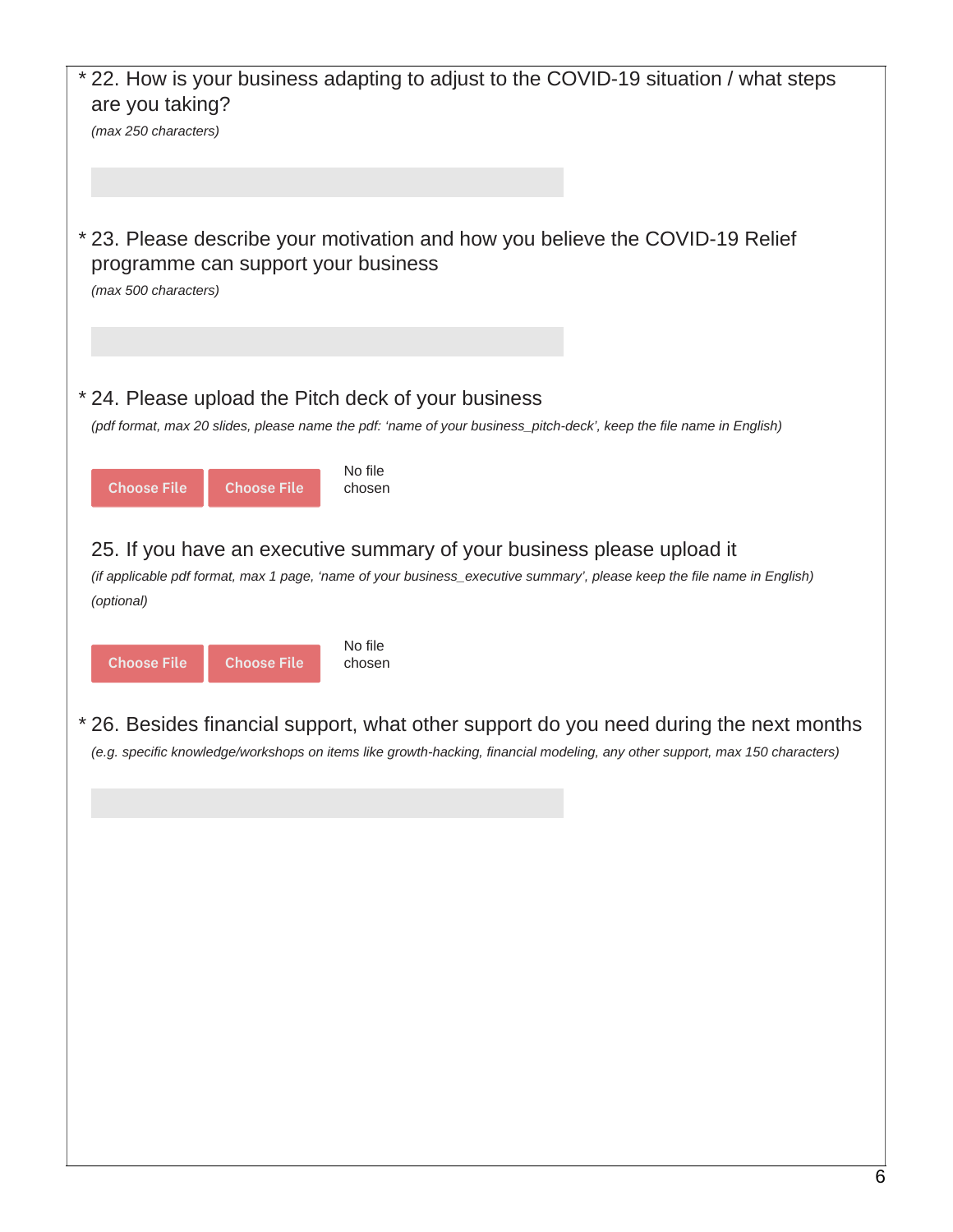| <b>EEI COVID-19 Relief Programme - Second Phase Application</b><br><b>Business Financials</b>                                                                                                                                    |
|----------------------------------------------------------------------------------------------------------------------------------------------------------------------------------------------------------------------------------|
| * 27. What is your source of revenue / what are you selling?<br>(max 50 characters)                                                                                                                                              |
| * 28. How is the COVID-19 situation impacting you to generate revenue / What<br>difficulties are you experiencing?<br>(max 100 characters)                                                                                       |
|                                                                                                                                                                                                                                  |
| * 29. If applicable, in what areas did you manage to lower your operational costs due to<br>the COVID-19 situation?<br>(Please elaborate and indicate the area it applies, e.g. salaries, office costs etc., max 150 characters) |
| * 30. Please select your local currency                                                                                                                                                                                          |
|                                                                                                                                                                                                                                  |
|                                                                                                                                                                                                                                  |
|                                                                                                                                                                                                                                  |
|                                                                                                                                                                                                                                  |
|                                                                                                                                                                                                                                  |
|                                                                                                                                                                                                                                  |
|                                                                                                                                                                                                                                  |
|                                                                                                                                                                                                                                  |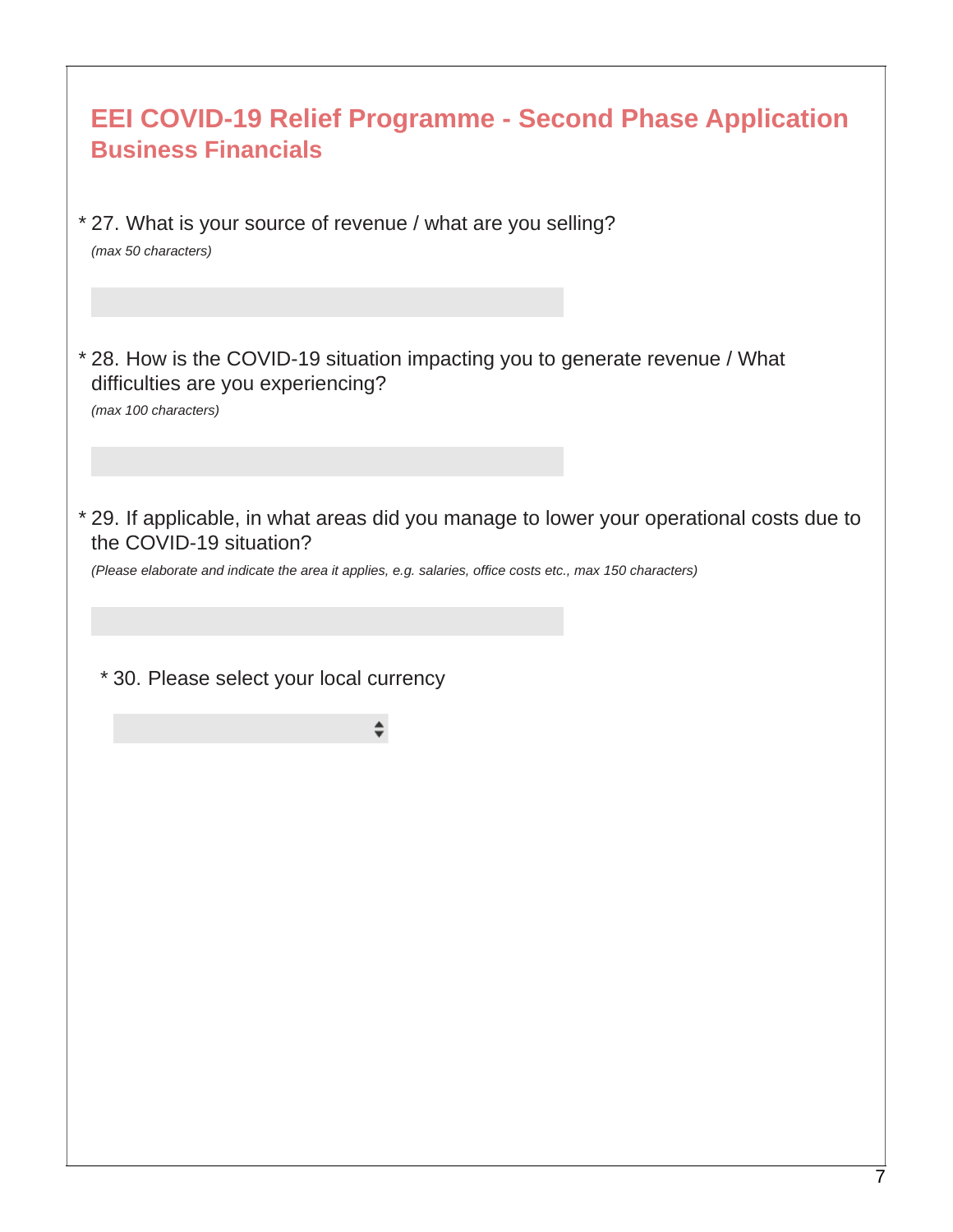|                                      | * 31. Please complete this financial statement template for 2019 (1. Jan - 31. Dec<br>2019, please indicate in your local currency, if not applicable indicate it with a 0) |  |
|--------------------------------------|-----------------------------------------------------------------------------------------------------------------------------------------------------------------------------|--|
| Sales Revenue                        |                                                                                                                                                                             |  |
| <b>Other Revenue</b>                 |                                                                                                                                                                             |  |
| <b>Total Revenue in</b><br>2019      |                                                                                                                                                                             |  |
| Payroll/HR Expenses                  |                                                                                                                                                                             |  |
| Cost of Goods Sold<br>(e.g material) |                                                                                                                                                                             |  |
| Marketing expenses                   |                                                                                                                                                                             |  |
| Office expenses                      |                                                                                                                                                                             |  |
| Administrative<br>expenses           |                                                                                                                                                                             |  |
| Other expenses                       |                                                                                                                                                                             |  |
| Tax                                  |                                                                                                                                                                             |  |
| Total expenses in<br>2019            |                                                                                                                                                                             |  |
| Profit/Loss in 2019                  |                                                                                                                                                                             |  |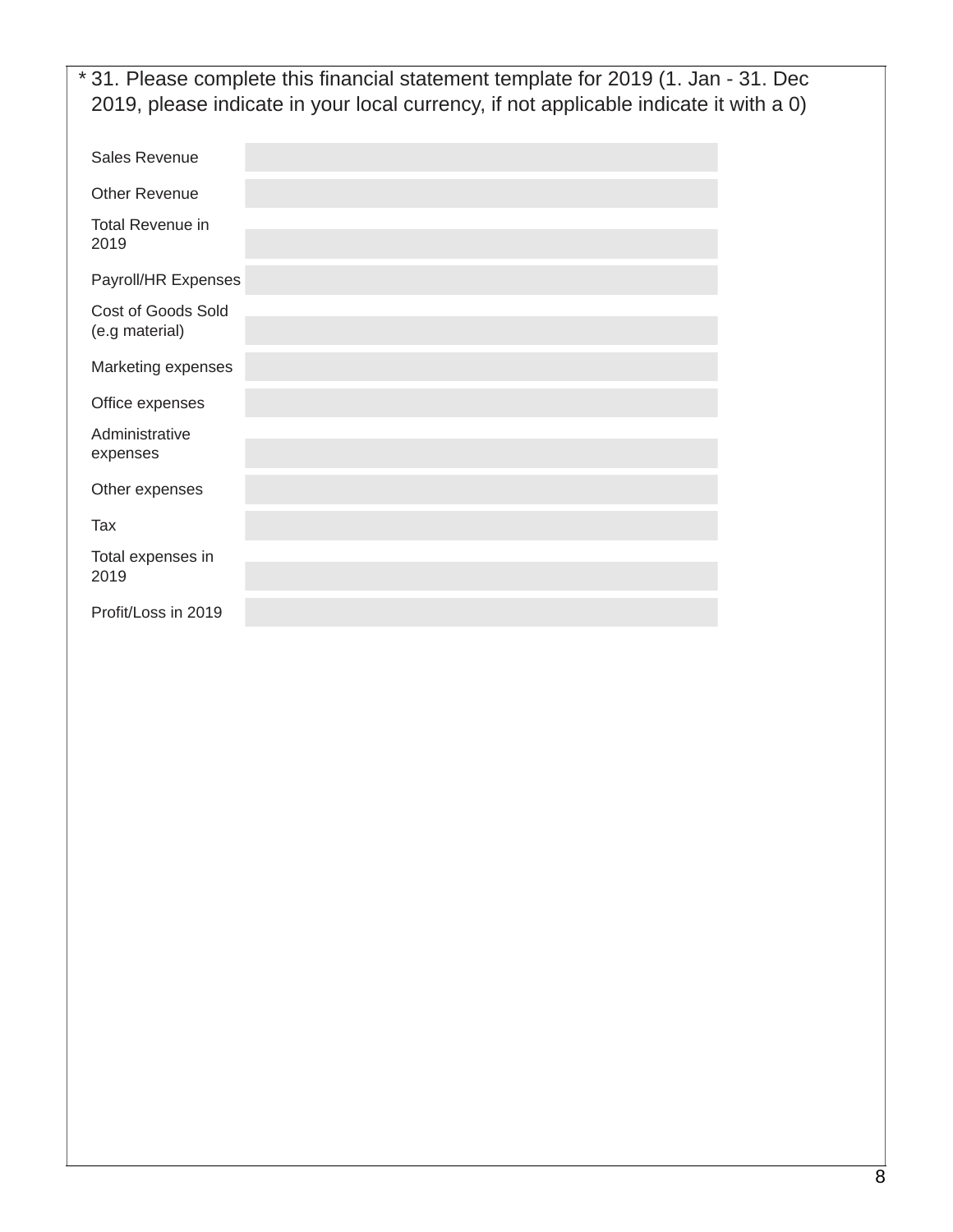32. Please complete the financial info for the following months in 2020 (1. April - 31. \* July 2020), please indicate in your local currency, if not applicable indicate it with a 0)

| <b>Sales Revenue</b>                       |  |
|--------------------------------------------|--|
| <b>Other Revenue</b>                       |  |
| Total Revenue 1. April<br>- 31. July 2020  |  |
| Payroll/HR Expenses                        |  |
| Cost of Goods Sold<br>(e.g material)       |  |
| Marketing expenses                         |  |
| Office expenses                            |  |
| Administrative<br>expenses                 |  |
| Other expenses                             |  |
| Total expenses 1.<br>April - 31. July 2020 |  |
| Profit/Loss 1. April -<br>31. July 2020    |  |

## 33. If you have a local tax report from 2019 please upload it

No file chosen

(in case the 2019 report is not ready yet you can also share the one from 2018, pdf format, name the doc: 'name of your *business\_tax report', please keep the file name in English) (optional)*

Choose File Choose File